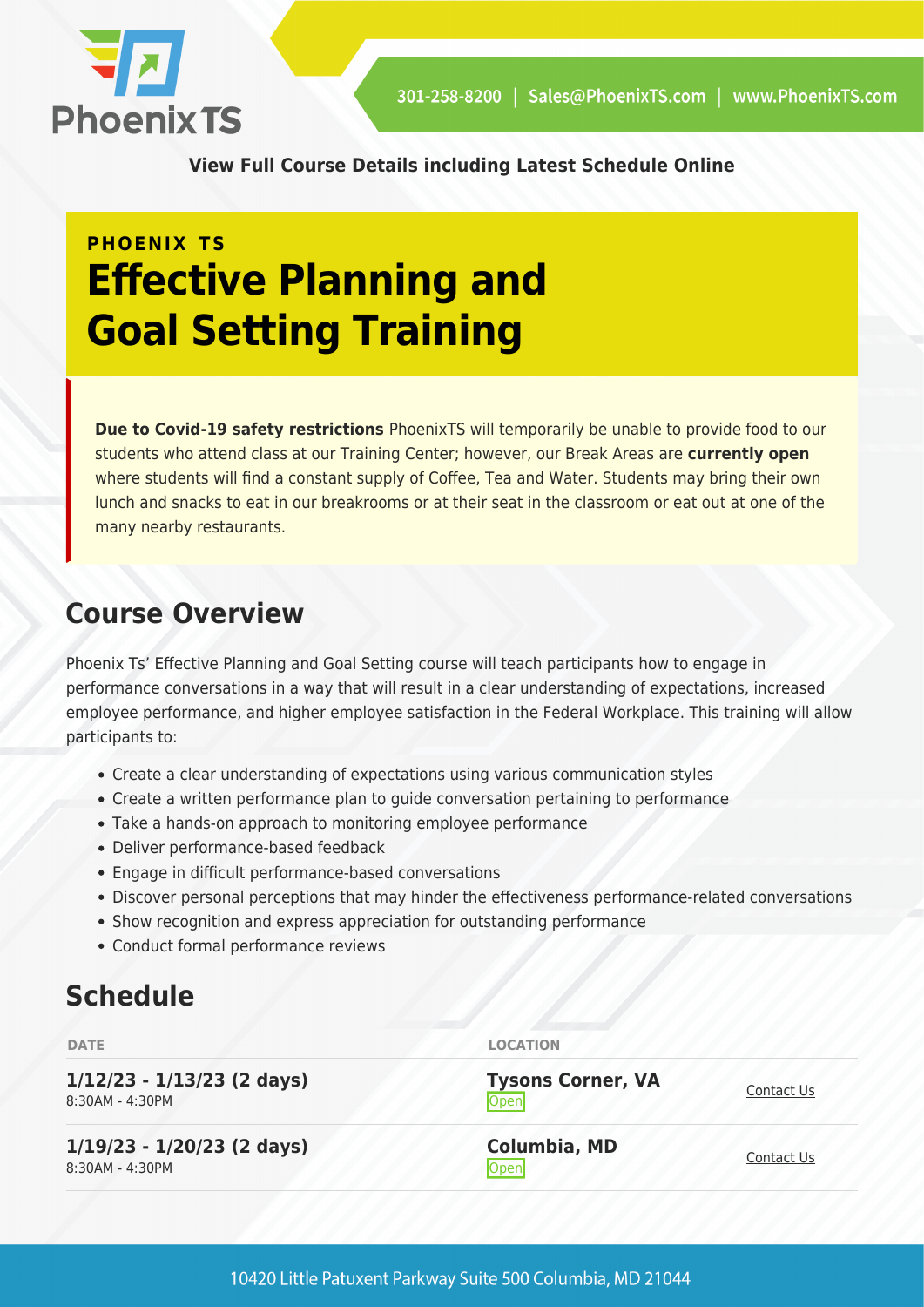

301-258-8200 | Sales@PhoenixTS.com | www.PhoenixTS.com

**1/19/23 - 1/20/23 (2 days)** 8:30AM - 4:30PM

**2/09/23 - 2/10/23 (2 days)** 8:30AM - 4:30PM

**2/16/23 - 2/17/23 (2 days)** 8:30AM - 4:30PM

**2/16/23 - 2/17/23 (2 days)** 8:30AM - 4:30PM

**3/09/23 - 3/10/23 (2 days)** 8:30AM - 4:30PM

**3/16/23 - 3/17/23 (2 days)** 8:30AM - 4:30PM

**3/16/23 - 3/17/23 (2 days)** 8:30AM - 4:30PM

**4/06/23 - 4/07/23 (2 days)** 8:30AM - 4:30PM

**4/13/23 - 4/14/23 (2 days)** 8:30AM - 4:30PM

**4/13/23 - 4/14/23 (2 days)** 8:30AM - 4:30PM

**5/11/23 - 5/12/23 (2 days)** 8:30AM - 4:30PM

**5/18/23 - 5/19/23 (2 days)** 8:30AM - 4:30PM

**5/18/23 - 5/19/23 (2 days)** 8:30AM - 4:30PM

**6/08/23 - 6/09/23 (2 days)** 8:30AM - 4:30PM

**6/15/23 - 6/16/23 (2 days)** 8:30AM - 4:30PM

| <b>DATE</b> | <b>LOCATION</b> |
|-------------|-----------------|
|             |                 |

**Live Online** <u>[Contact Us](https://phoenixts.com/schedule/more-info/?class=26649)</u>

**Tysons Corner, VA** <u>Open</u>

**Columbia, MD** [Contact Us](https://phoenixts.com/schedule/more-info/?class=26637)<br>Open

**Live Online** <u>[Contact Us](https://phoenixts.com/schedule/more-info/?class=26650)</u><br>Open

**Tysons Corner, VA** <u>Open</u> [Contact Us](https://phoenixts.com/schedule/more-info/?class=26618)

**Columbia, MD** [Contact Us](https://phoenixts.com/schedule/more-info/?class=26638)<br>Open

**Live Online** <u>Open</u> [Contact Us](https://phoenixts.com/schedule/more-info/?class=26651)

**Tysons Corner, VA Open** [Contact Us](https://phoenixts.com/schedule/more-info/?class=26619)

**Columbia, MD** [Contact Us](https://phoenixts.com/schedule/more-info/?class=26639)<br>
Open

**Live Online** <u>Open</u> [Contact Us](https://phoenixts.com/schedule/more-info/?class=26648)

**Tysons Corner, VA Open** [Contact Us](https://phoenixts.com/schedule/more-info/?class=26620)

**Columbia, MD** Open [Contact Us](https://phoenixts.com/schedule/more-info/?class=26640)

**Live Online [Contact Us](https://phoenixts.com/schedule/more-info/?class=26647)** 

**Tysons Corner, VA Open** [Contact Us](https://phoenixts.com/schedule/more-info/?class=26621)

**Columbia, MD** [Contact Us](https://phoenixts.com/schedule/more-info/?class=26641)<br>Open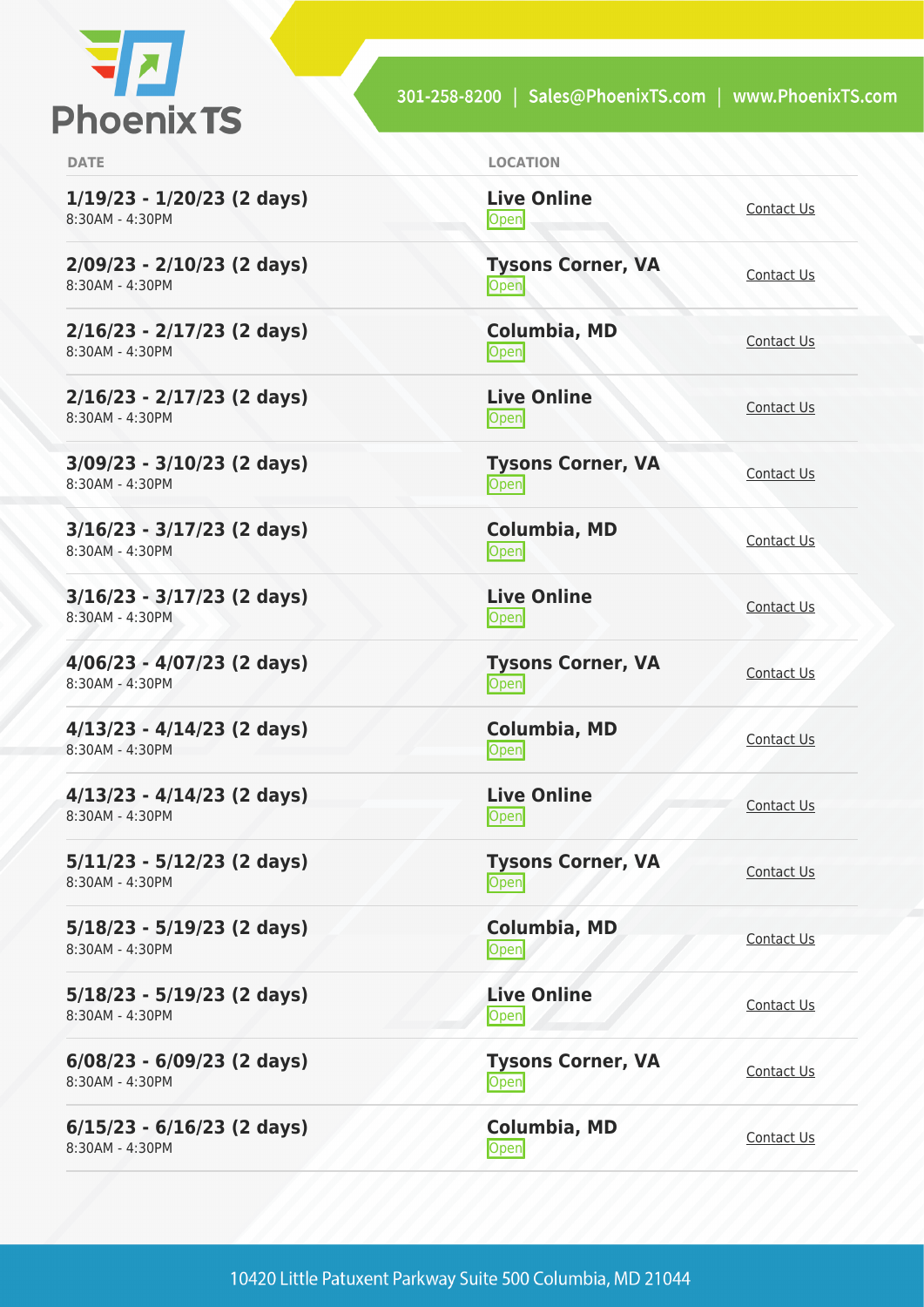

**6/15/23 - 6/16/23 (2 days)** 8:30AM - 4:30PM

**7/06/23 - 7/07/23 (2 days)** 8:30AM - 4:30PM

**7/13/23 - 7/14/23 (2 days)** 8:30AM - 4:30PM

**7/13/23 - 7/14/23 (2 days)** 8:30AM - 4:30PM

**8/10/23 - 8/11/23 (2 days)** 8:30AM - 4:30PM

**8/17/23 - 8/18/23 (2 days)** 8:30AM - 4:30PM

**8/17/23 - 8/18/23 (2 days)** 8:30AM - 4:30PM

**9/07/23 - 9/08/23 (2 days)** 8:30AM - 4:30PM

**9/14/23 - 9/15/23 (2 days)** 8:30AM - 4:30PM

**9/14/23 - 9/15/23 (2 days)** 8:30AM - 4:30PM

**10/12/23 - 10/13/23 (2 days)** 8:30AM - 4:30PM

**10/19/23 - 10/20/23 (2 days)** 8:30AM - 4:30PM

**10/19/23 - 10/20/23 (2 days)** 8:30AM - 4:30PM

**11/09/23 - 11/10/23 (2 days)** 8:30AM - 4:30PM

**11/16/23 - 11/17/23 (2 days)** 8:30AM - 4:30PM

**DATE LOCATION**

**Live Online** <u>[Contact Us](https://phoenixts.com/schedule/more-info/?class=26646)</u>

**Tysons Corner, VA** <u>Open</u>

**Columbia, MD** [Contact Us](https://phoenixts.com/schedule/more-info/?class=26642)<br>Open

**Live Online** <u>[Contact Us](https://phoenixts.com/schedule/more-info/?class=26645)</u><br>Open

**Tysons Corner, VA** <u>Open</u> [Contact Us](https://phoenixts.com/schedule/more-info/?class=26623)

**Columbia, MD** [Contact Us](https://phoenixts.com/schedule/more-info/?class=26643)<br>Open

**Live Online** <u>Open</u> [Contact Us](https://phoenixts.com/schedule/more-info/?class=26644)

**Tysons Corner, VA Open** [Contact Us](https://phoenixts.com/schedule/more-info/?class=26624)

**Live Online** <u>Open</u> [Contact Us](https://phoenixts.com/schedule/more-info/?class=26631)

**Columbia, MD** [Contact Us](https://phoenixts.com/schedule/more-info/?class=26632)<br>Open

**Columbia, MD**

**Tysons Corner, VA Open** [Contact Us](https://phoenixts.com/schedule/more-info/?class=26625)

**Live Online Open** [Contact Us](https://phoenixts.com/schedule/more-info/?class=26630)

[Contact Us](https://phoenixts.com/schedule/more-info/?class=26633)<br>
Open Contact Us

**Tysons Corner, VA Open** [Contact Us](https://phoenixts.com/schedule/more-info/?class=26626)

**Live Online [Contact Us](https://phoenixts.com/schedule/more-info/?class=26629)**<br> **Open**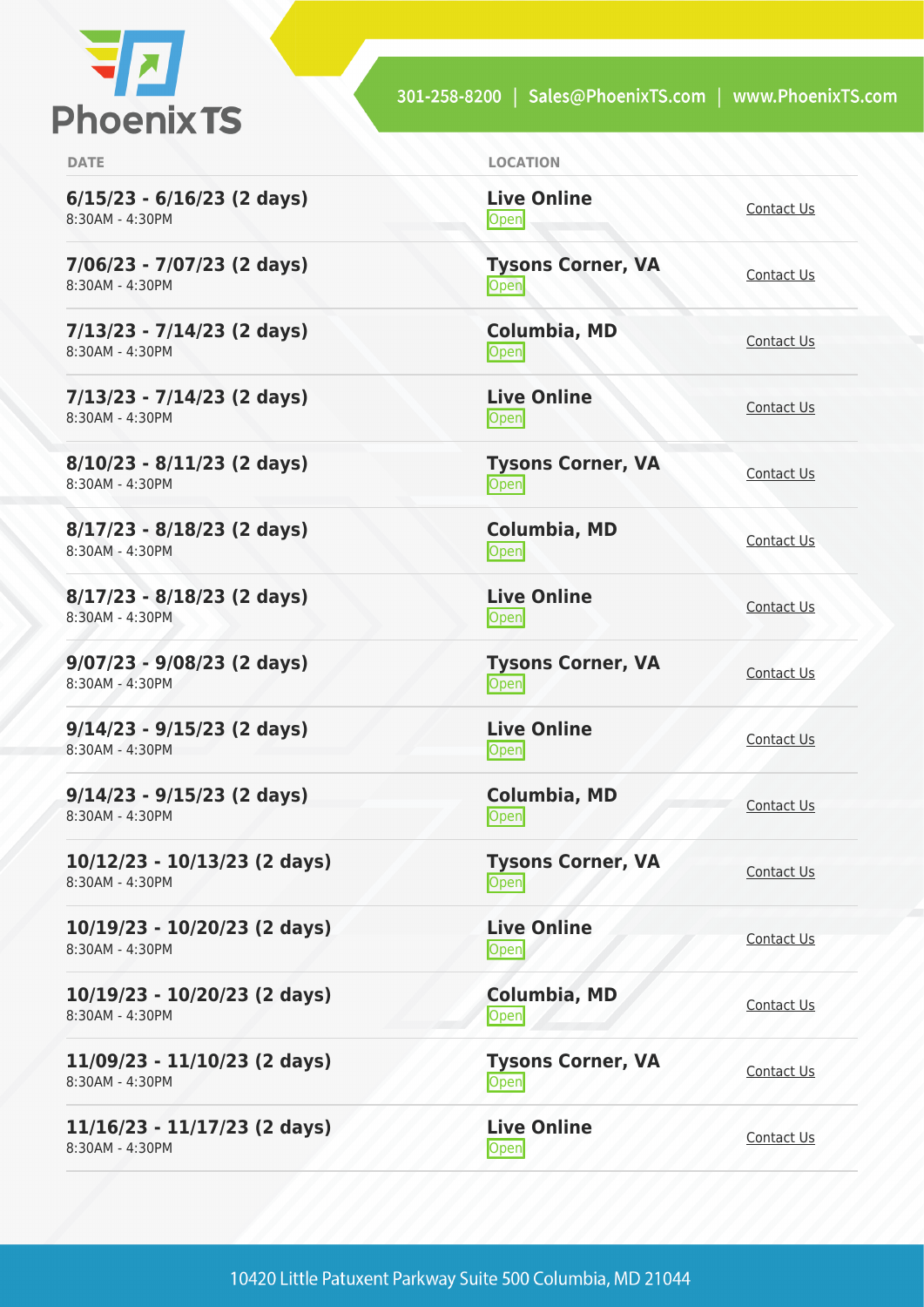

| <b>DATE</b>                                       | <b>LOCATION</b>                   |            |
|---------------------------------------------------|-----------------------------------|------------|
| $11/16/23 - 11/17/23$ (2 days)<br>8:30AM - 4:30PM | Columbia, MD<br>Open              | Contact Us |
| 12/07/23 - 12/08/23 (2 days)<br>8:30AM - 4:30PM   | <b>Tysons Corner, VA</b><br> Open | Contact Us |
| 12/14/23 - 12/15/23 (2 days)<br>8:30AM - 4:30PM   | <b>Live Online</b><br><b>Open</b> | Contact Us |
| 12/14/23 - 12/15/23 (2 days)<br>8:30AM - 4:30PM   | <b>Columbia, MD</b><br>Jper       | Contact Us |

## **Course Objectives**

At the conclusion of this course, participants will be able to do the following

- Identifying what's truly important to them moving forward personally and professionally
- Use goal setting activities and appropriate language to articulate what they want out of life
- Use motivational techniques to help them reach their goals
- Understand how to deal with setbacks

## **Course Outline**

## **Day 1**

#### **Module 1: Overview**

• Learning objectives

#### **Module 2: Pre-Assignment Review**

#### **Module 3: Self-Understanding**

- Understanding the importance of goal setting
- Choosing a mentor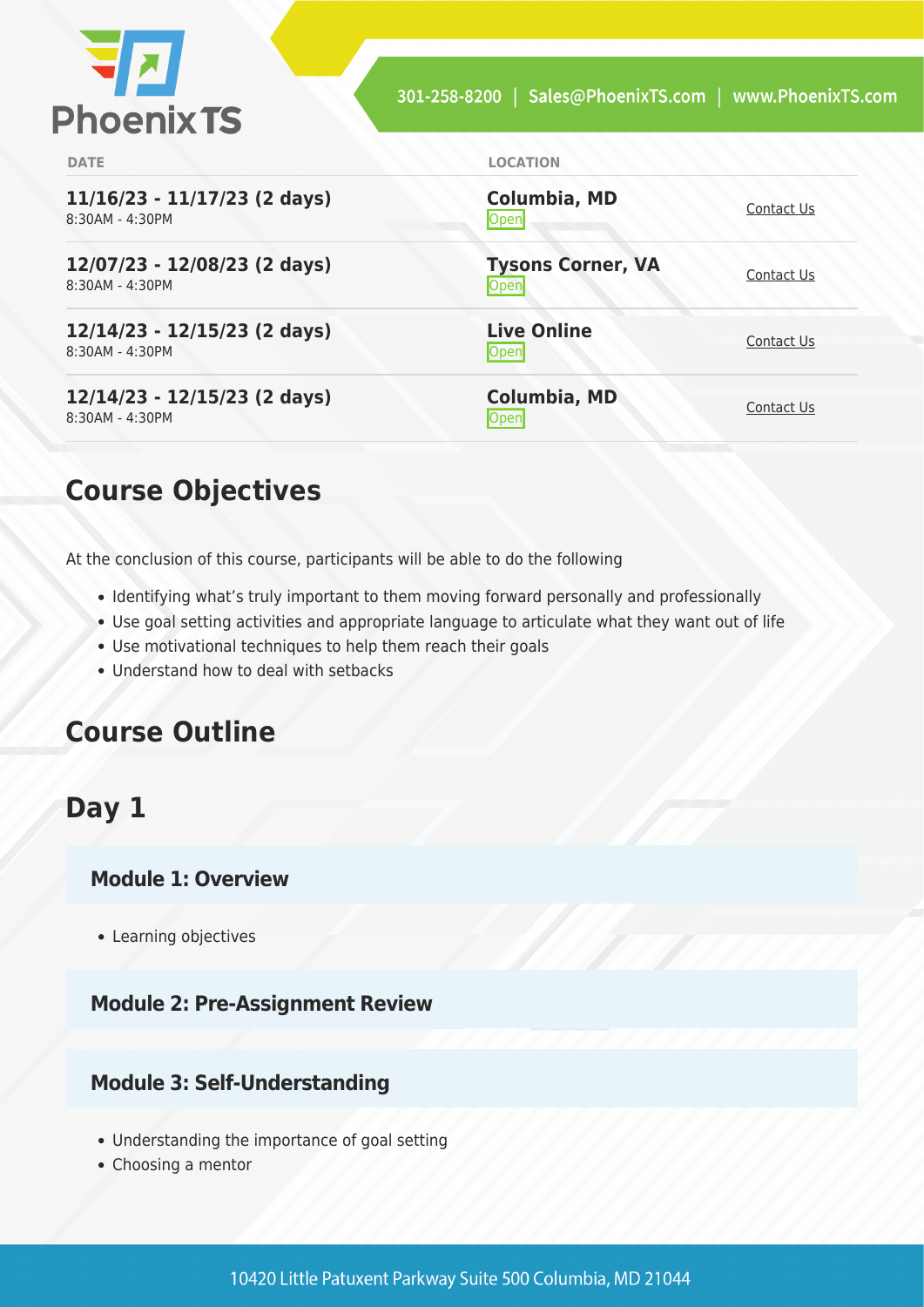

#### **Module 4: Laying the Foundation**

- Creating your personal vision statement
- A closer look
- Where our values live

### **Module 5: What's in your Bucket?**

- The Bucket Principle
- Digging deeper into the bucket
- Steps to success

### **Module 6: Getting Down to Business**

- Identify goals
- Goals with SPIRIT
- My dreams and goals
- Debrief

### **Module 7: Getting Started Today**

- Ready, set, go
- Visualization techniques
- Action planning and follow-through
- Motivators
- Debrief

### **Module 8: Dealing with Setbacks**

• Coping Strategies

## **Day 2**

#### **Module 1: Course Overview**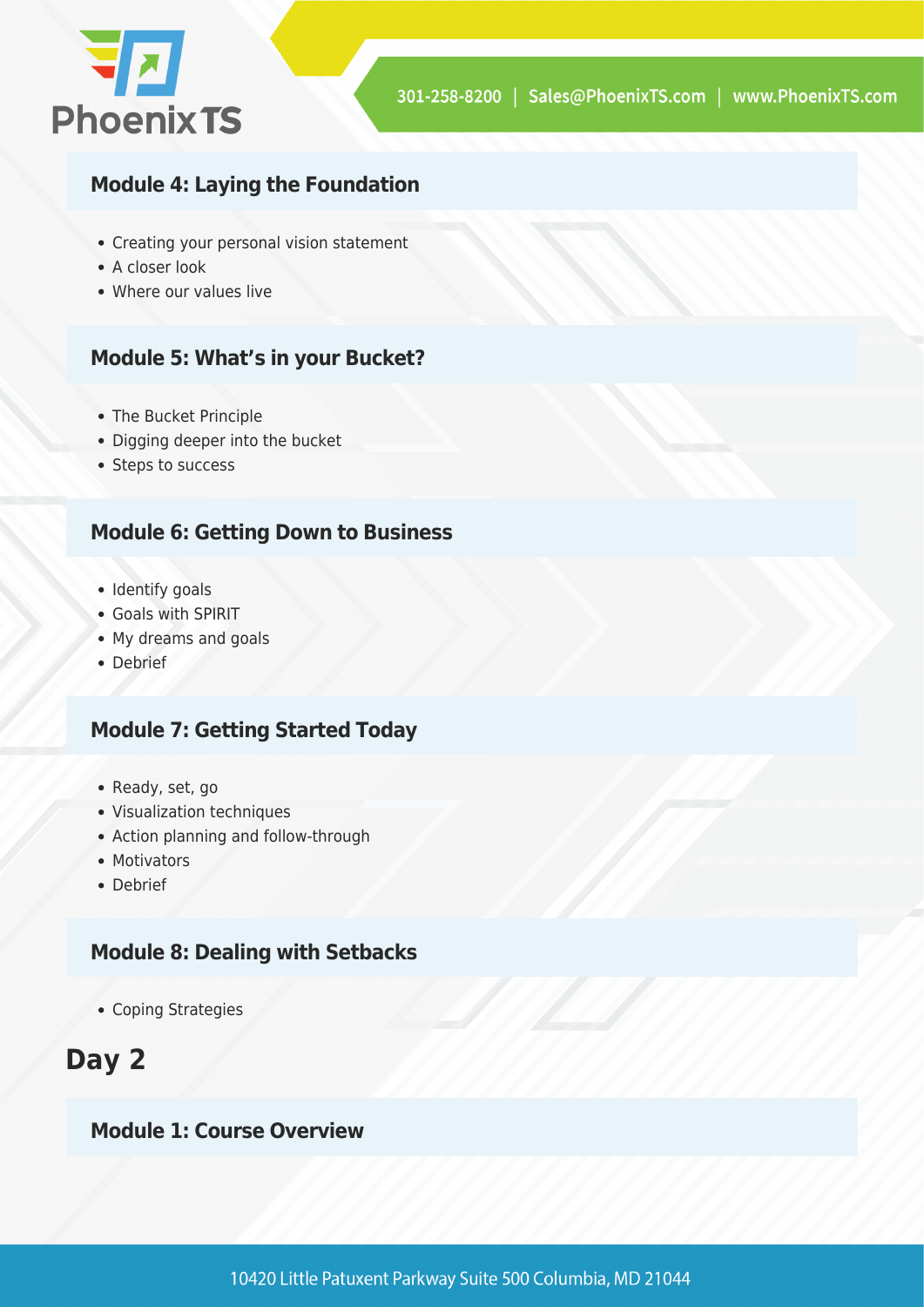

### **Module 2: The Power of Change**

- Your Bucket List
- Pre Assignment Review

### **Module 3: Changing our Perspective**

- Making Changes
- Case Study

#### **Module 4: Setting Goals**

- The Dot Exercise
- Setting Goals with SPIRT

#### **Module 5: Planning Tips and Tools**

• Planning Tools

#### **Module 6: Setting a Routine**

#### **Module 7: Doing it Right**

- Being Brave and Bold
- Case Study

#### **Module 8: Putting an End to Procrastination**

#### **Module 9: Getting Organized**

- Surface of the Desk
- Contents of the Desk
- Guidelines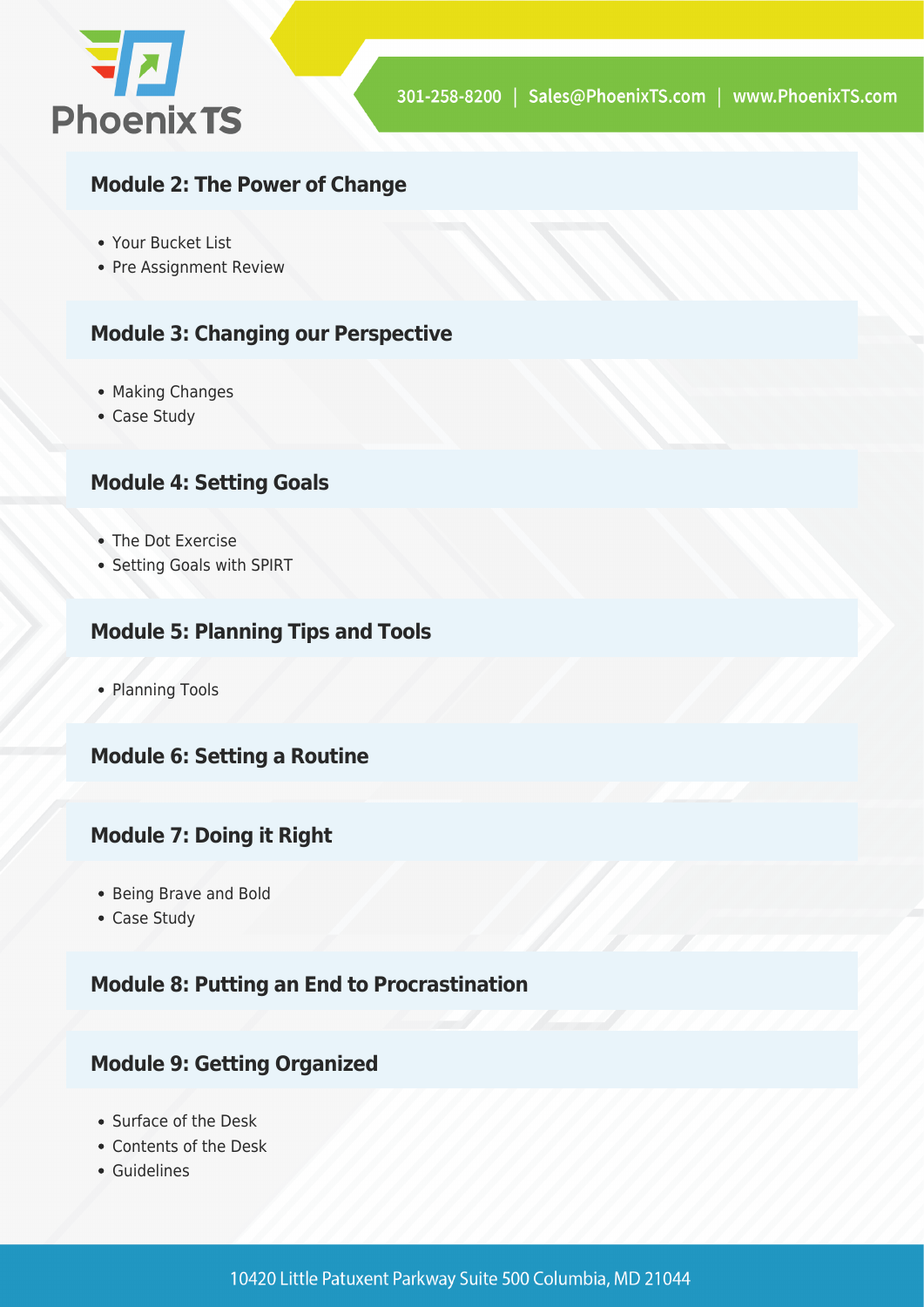

## **Module 10: Organizing your Files**

- Sorting Based on File Type
- The Batching Technique

### **Module 11: Managing your Workload**

- Managing Email
- Case Study
- Workload Analysis

**Due to Covid-19 safety restrictions** PhoenixTS will temporarily be unable to provide food to our students who attend class at our Training Center; however, our Break Areas are **currently open** where students will find a constant supply of Coffee, Tea and Water. Students may bring their own lunch and snacks to eat in our breakrooms or at their seat in the classroom or eat out at one of the many nearby restaurants.



## **ATTENTION**

For GSA pricing or Contractor quotes call [240.667.7757](#page--1-0)